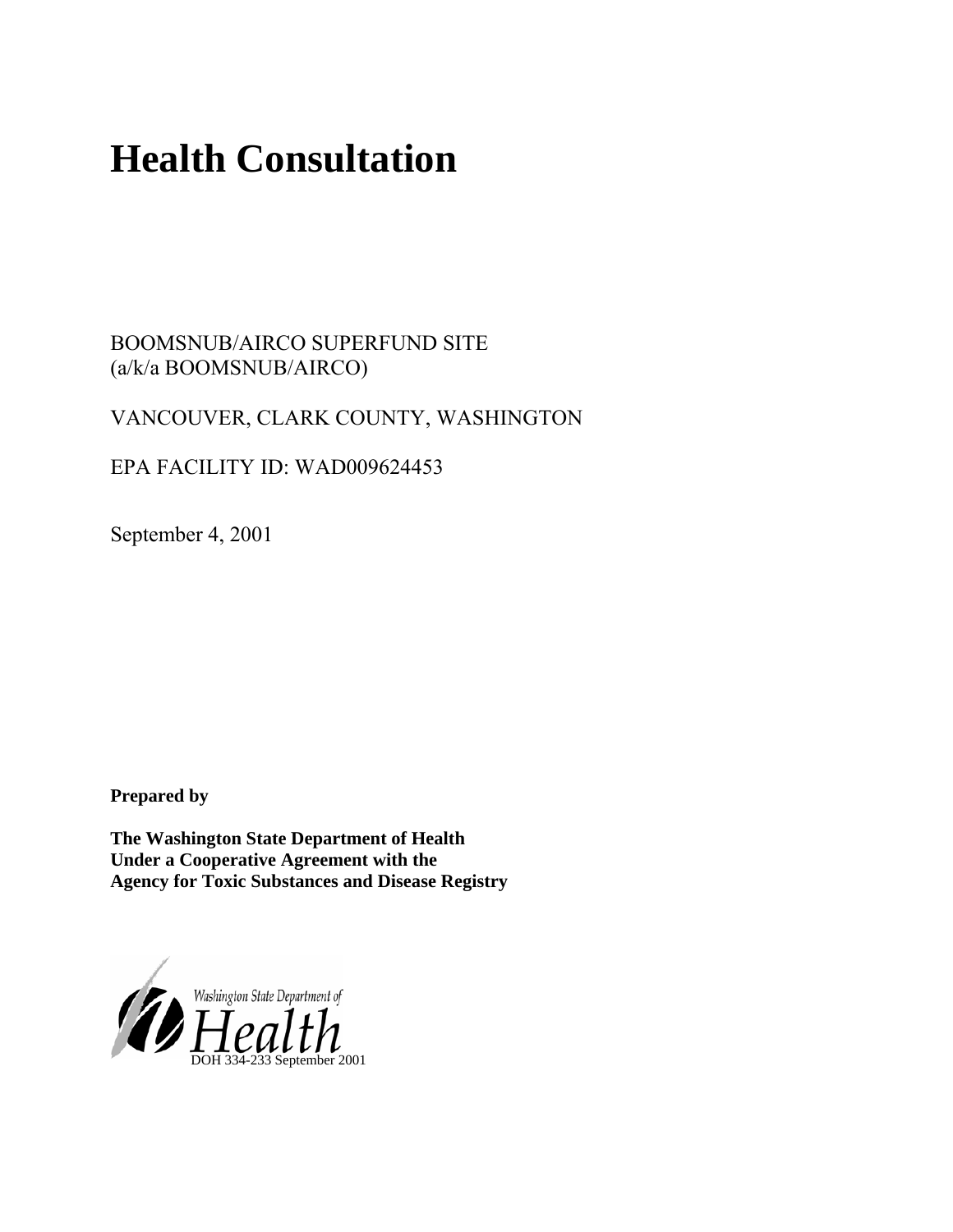# HEALTH CONSULTATION

# BOOMSNUB/AIRCO SUPERFUND SITE (a/k/a BOOMSNUB/AIRCO)

# VANCOUVER, CLARK COUNTY, WASHINGTON

# EPA FACILITY ID: WAD009624453

Prepared by

The Washington State Department of Health Under a Cooperative Agreement with the Agency for Toxic Substances and Disease Registry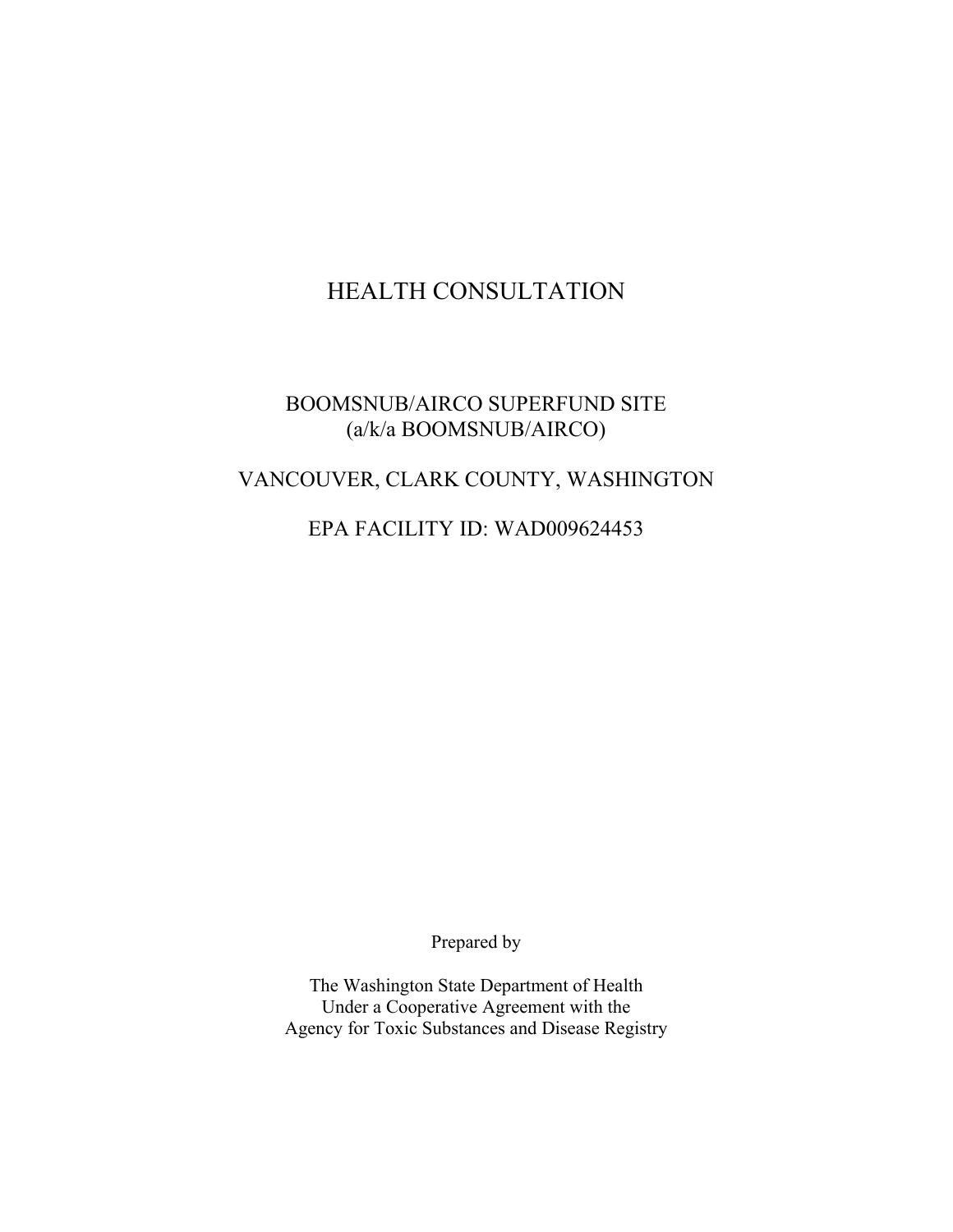#### **FOREWORD**

The Washington State Department of Health (DOH) has prepared this health consultation in cooperation with the Agency for Toxic Substances and Disease Registry (ATSDR). ATSDR is part of the U.S. Department of Health and Human Services and is the principal federal public health agency responsible for health issues related to hazardous waste. This health consultation was prepared in accordance with methodologies and guidelines developed by ATSDR.

The purpose of this health consultation is to identify and prevent harmful human health effects resulting from exposure to hazardous substances in the environment. Health consultations focus on specific health issues so that DOH can respond to requests from concerned residents or agencies for health information on hazardous substances. DOH evaluates sampling data collected from a hazardous waste site, determines whether exposures have occurred or could occur, reports any potential harmful effects, and recommends actions to protect public health. The findings in this report are relevant to conditions at the site during the time of this health consultation, and should not necessarily be relied upon if site conditions or land use changes in the future.

For additional information or questions regarding DOH or the contents of this health consultation, please call the health advisor who prepared this document:

Barbara Trejo Washington State Department of Health Office of Environmental Health Assessments P.O. Box 47846 Olympia, WA 98504-7846 (360) 236-3373 1-877-485-7316 Website: [www.doh.wa.gov/consults](http://www.doh.wa.gov/consults) 

For more information about ATSDR, contact the ATSDR Information Center at 1-888-422-8737 or visit the agency's Web site: www.atsdr.cdc.gov/.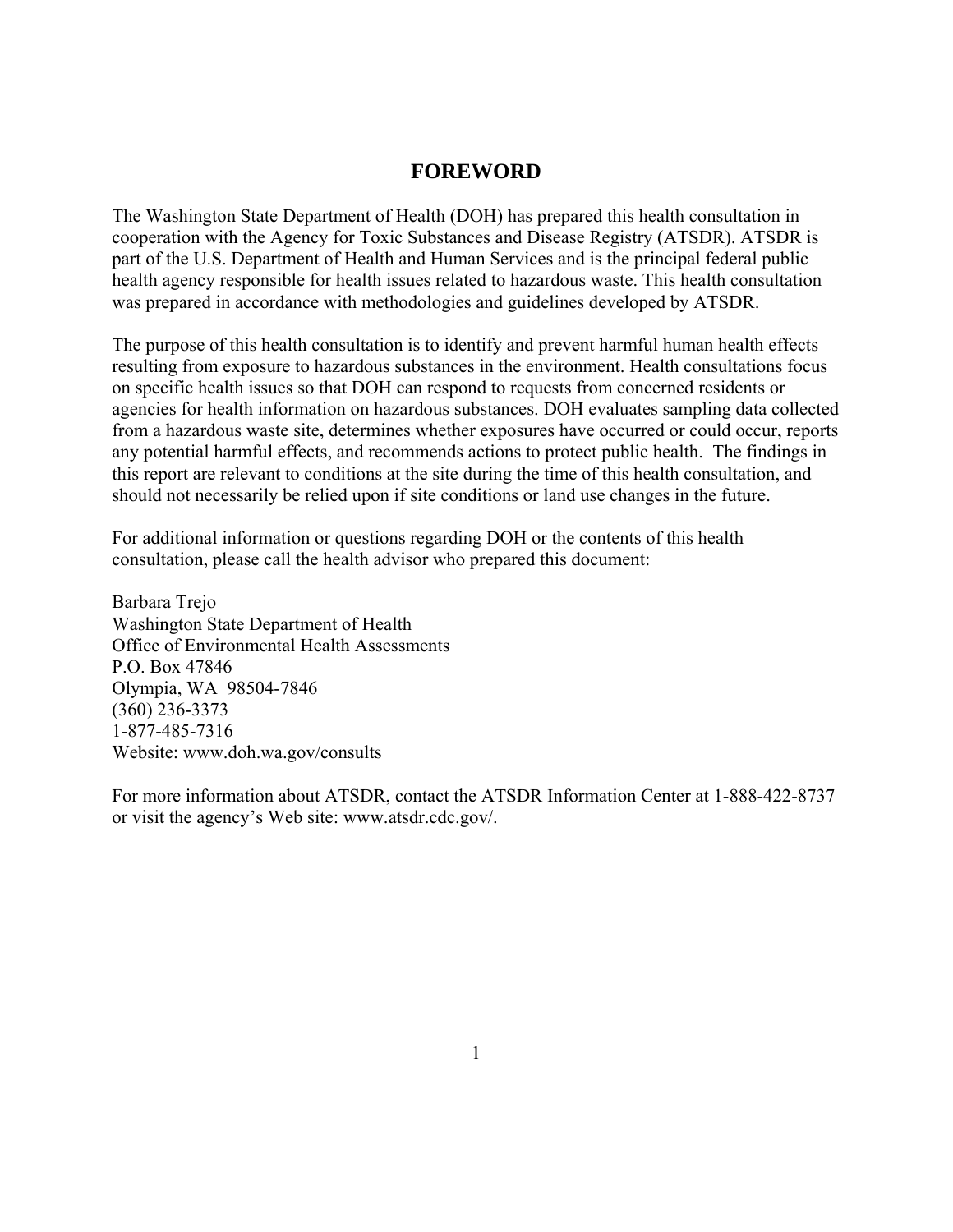## **BACKGROUND AND STATEMENT OF ISSUES**

The Washington State Department of Health (WDOH) has prepared this health consultation in response to the Environmental Protection Agency's (EPA's) August 6, 1999, proposed plan for the cleanup of some of the soils and groundwater at the Boomsnub/Airco Superfund site in Clark County, Washington.<sup>1</sup>

The Boomsnub/Airco Superfund site is located in the unincorporated town of Hazel Dell, north of the city of Vancouver. The site consists of the Boomsnub and BOC Gases (formerly Airco) properties that are located south of the intersection of NE 47th Avenue and NE 78th Street as well as two areas of groundwater contamination that extend west of NE 47th Avenue (Figure 1). The Boomsnub property is the former location of a chrome plating facility where a number of chemicals, especially chromium, were released to soil. Past business operations at the BOC Gases property resulted in the release of volatile organic compounds to soil. Both releases ultimately resulted in the contamination of groundwater. A commingled plume of metals (primarily chromium) and volatile organic compounds is located in the shallow Alluvial aquifer and to a lesser extent in the deeper Upper Troutdale aquifer as a result of the releases at the Boomsnub and BOC Gases properties.<sup>2</sup>

Private water supply wells are located in the Alluvial aquifer. Private and public water supply wells, including wells operated by the Clark Public Utilities and the City of Vancouver that serve a significant population in the Hazel Dell and surrounding area and the City of Vancouver, respectively, are located in the Upper Troutdale aquifer. Currently, however, none of these water supply wells withdraw groundwater for domestic use from the contaminated portions of the two aquifers. $^{2}$ 

### **DISCUSSION**

EPA's proposed cleanup plan summarizes the cleanup options that it evaluated for the Boomsnub Soils operable unit (OU) and the Site-Wide Groundwater OU. The Boomsnub Soils OU consists of the contaminated soils identified by EPA at the Boomsnub and adjacent properties. The Site-Wide Groundwater OU consists of the contaminated groundwater that migrated from the Boomsnub and BOC Gases properties. EPA's preferred cleanup options for the two operable units are also identified in the proposed plan.

The following items are WDOH's comments regarding EPA's proposed plan:

#### *Site-Wide Groundwater OU*

1) EPA's preferred cleanup option for groundwater is to upgrade the existing ion exchange and air stripping treatment system to treat more groundwater in the shallow Alluvial aquifer. According to the proposed plan, the increased capacity of the treatment system should prevent groundwater contamination from spreading beyond the existing contamination boundaries and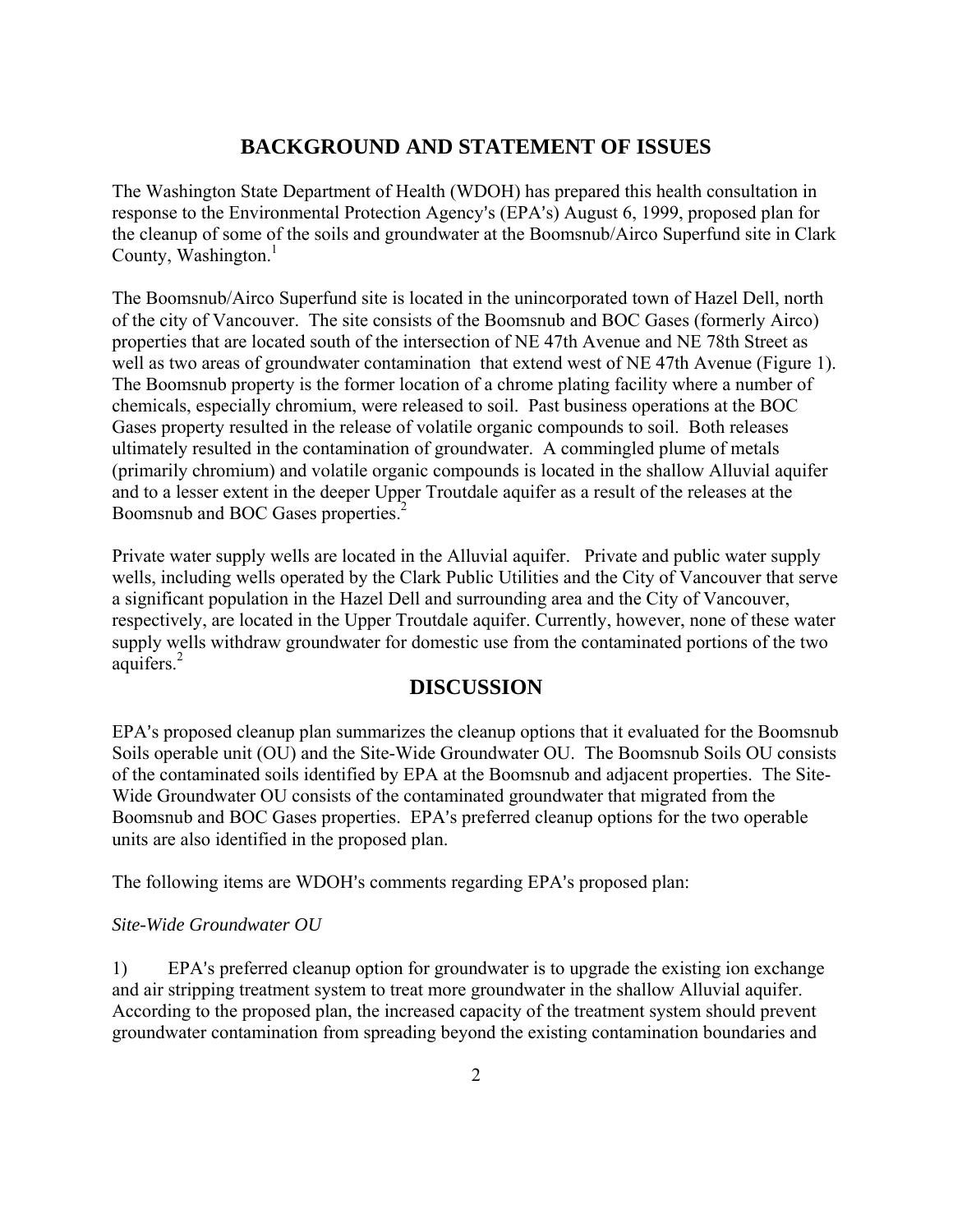will allow removal of contaminants in the areas of highest contaminant concentration. The upgraded groundwater treatment system will be evaluated by EPA after five years to determine whether the system is effectively removing contaminants. The system is anticipated to operate for 20 to 30 years. However, it is not certain that drinking water standards can be achieved during that 20 to 30 year time period.<sup>1</sup>

Upgrading the existing groundwater treatment system, by itself, is insufficient for protecting human health. Adequate long-term groundwater monitoring that demonstrates control and containment of the contaminant plume should be a key element of the preferred cleanup option. This is especially important for ensuring that contaminants do not migrate beyond the current contaminant boundaries in the Alluvial aquifer or continue to migrate into the underlying Upper Troutdale aquifer. In addition, institutional controls such as ongoing educational measures or restrictive covenants should be included as part of the preferred cleanup option to prevent the installation of new water supply wells and inappropriate use of contaminated groundwater by property owners located within the plume area.

2) Chromium and some volatile organic compounds were detected in the Upper Troutdale aquifer, southwest of the Boomsnub and BOC Gases properties, in an area where private water supply wells are located (Figure 1). The contaminant boundaries of this area, however, have not been determined. No discussion is presented in the proposed plan about how this area of contamination will be addressed.

WDOH recommends that additional studies be conducted to obtain a better understanding about the nature and extent of contamination in this portion of the Upper Troutdale aquifer. In addition, institutional controls and long-term groundwater monitoring should be implemented to ensure that people are not being exposed to harmful levels of contaminants.

#### *Boomsnub Soil OU*

1) The Boomsnub Soil OU is located in an area zoned for commercial/light industrial use. The secondary cleanup action objective should focus on exposures that may occur under both commercial and industrial uses, not just industrial uses as described in the proposed plan. In addition, the cleanup action objective should not be limited to preventing ingestion of contaminated surface soils. Workers may also be exposed to contaminated subsurface soils. Dermal contact and inhalation of contaminants present in surface and subsurface soils should also be prevented.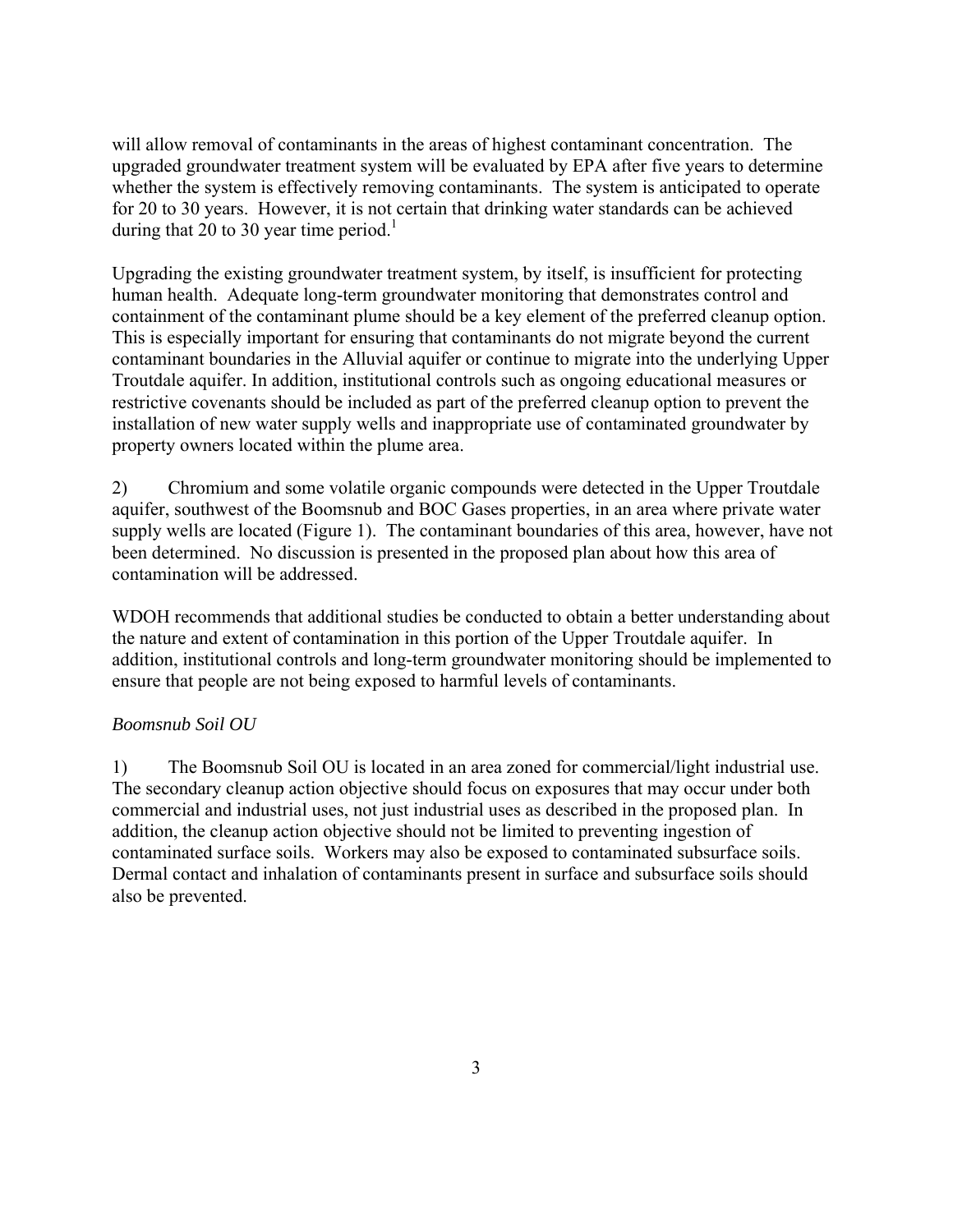# **Chemical Exposure and Children**

Children can be uniquely vulnerable to the hazardous effects of environmental contaminants. When compared to adults, pound for pound of body weight, children drink more water, eat more food, and breathe more air. Children have a tendency to play closer to the ground and often put their fingers in their mouths. Additionally, the fetus is highly sensitive to many chemicals, particularly with respect to potential impacts on childhood development. For these reasons, it is very important to consider the specific impacts that contaminants may have on children, as well as other sensitive populations.

## **CONCLUSIONS**

Contaminant concentrations in soils and groundwater at the site should be significantly reduced with the implementation of EPA's preferred cleanup options. For the purpose of this consultation, site conditions at the Boomsnub site are categorized as an indeterminate health hazard.

## **RECOMMENDATIONS AND PUBLIC HEALTH ACTION PLAN**

- 1. WDOH recommends that EPA incorporate WDOH's suggested changes into the final plan for the cleanup of soils and groundwater at the Boomsnub Soils and the Site-Wide Groundwater OUs.
- 2. EPA should consider expanding groundwater cleanup options, in the future, if groundwater contaminants are not effectively being contained or removed using the upgraded groundwater treatment system.

WDOH is available to review plans, data, and reports generated as part of the cleanup conducted at the Boomsnub/Airco Superfund site.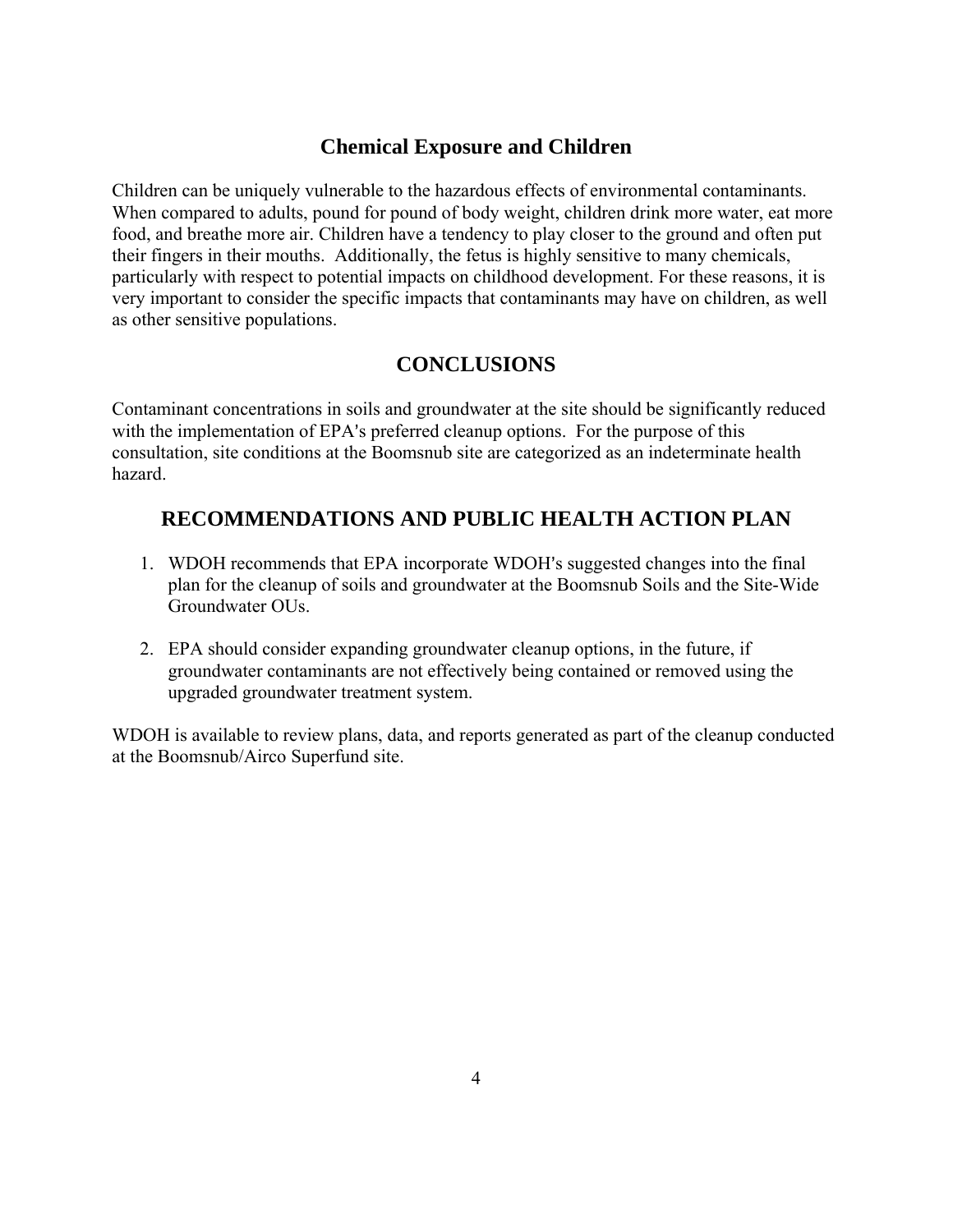# **References**

- 1. Superfund, Proposed Plan, Boomsnub/BOC Gases, Vancouver, Washington, Environmental Protection Agency, August 6, 1999.
- 2. Draft Public Health Assessment, Boomsnub/Airco Superfund site, Hazel Dell, Clark County, Washington, CERCLIS NO. WAD009624453, June 1999.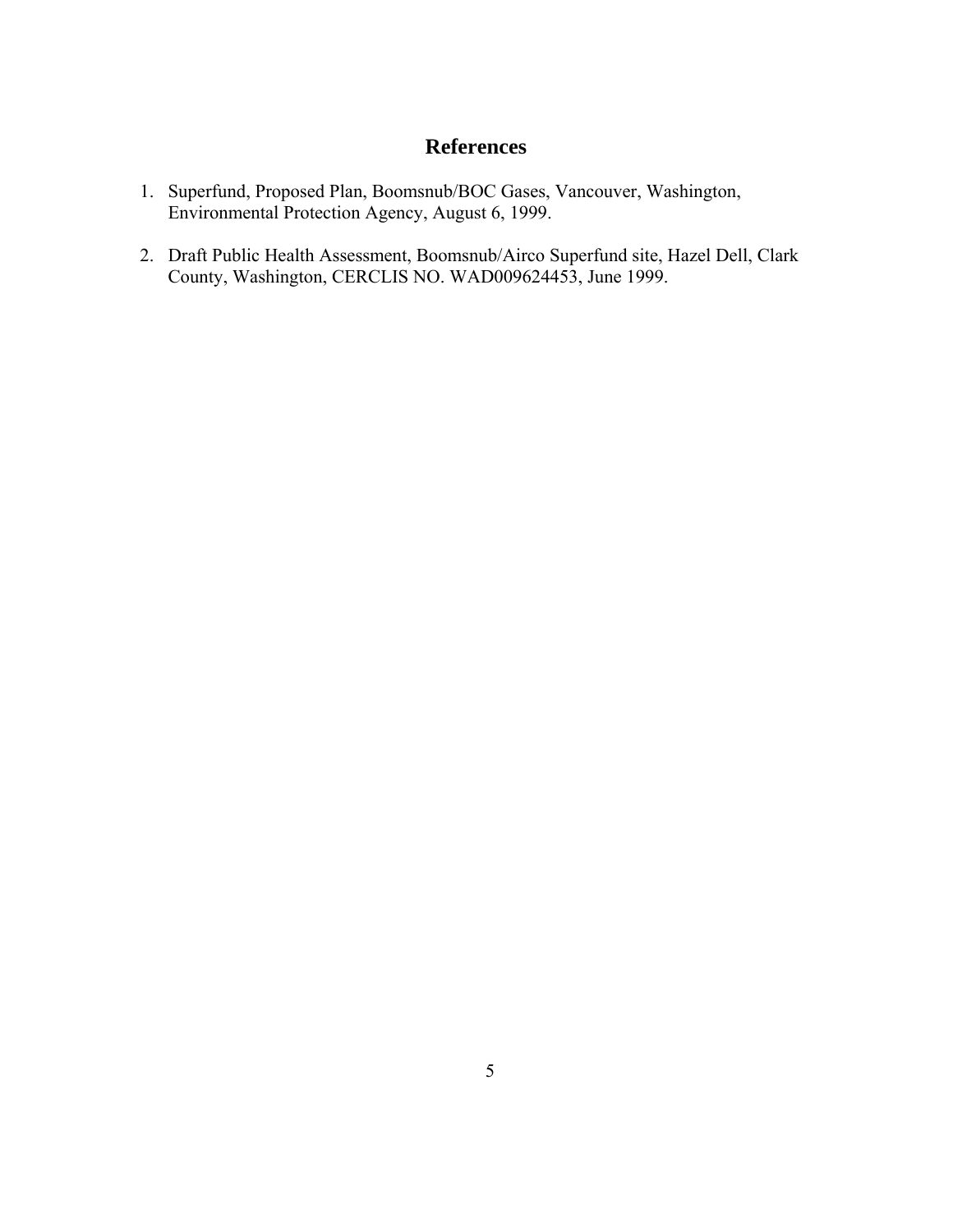# **Preparer of Report**

Barbara Trejo Washington State Department of Health Office of Environmental Health Assessments Site Assessment Section

# **ATSDR Technical Project Officer**

Debra Gable Technical Project Officer Division of Health Assessment and Consultation Agency for Toxic Substances and Disease Registry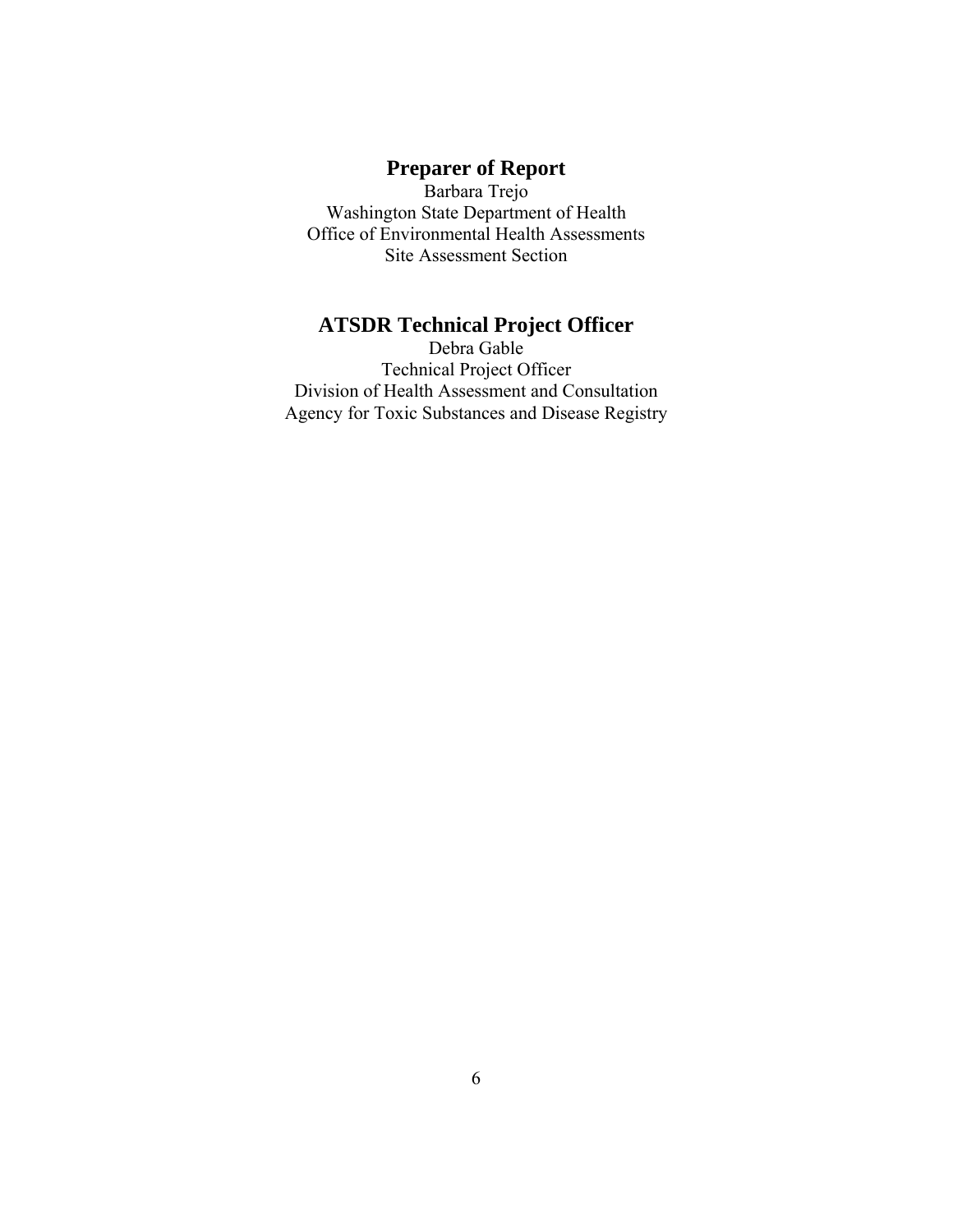

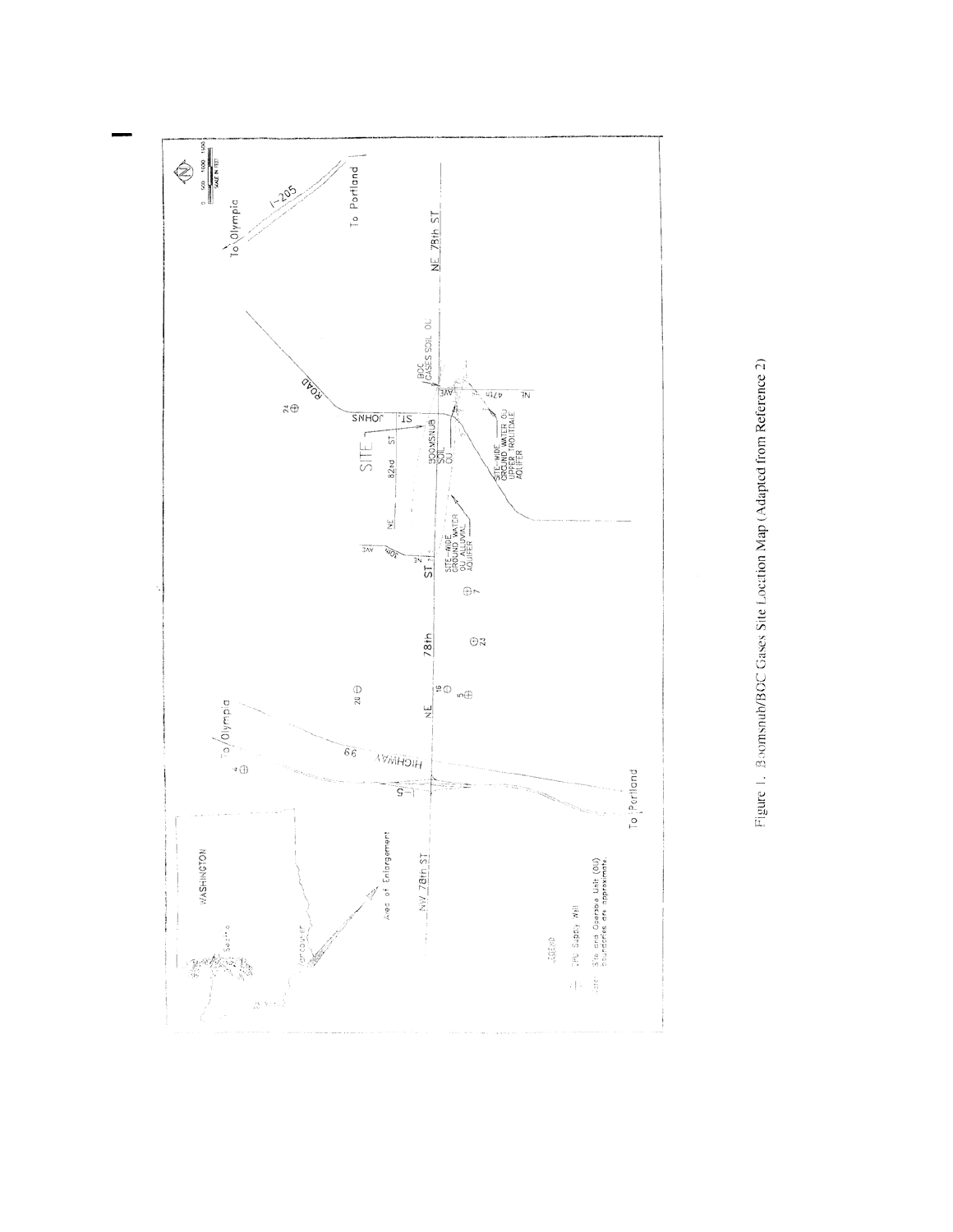# **Glossary**

| Aquifer                                                           | An underground formation composed of materials such as sand, soil, or<br>gravel that can store and/or supply groundwater to wells and springs.                                                                                                                                                  |
|-------------------------------------------------------------------|-------------------------------------------------------------------------------------------------------------------------------------------------------------------------------------------------------------------------------------------------------------------------------------------------|
| Agency for Toxic<br>Substances and<br>Disease Registry<br>(ATSDR) | The principal federal public health agency involved with hazardous waste<br>issues, responsible for preventing or reducing the harmful effects of<br>exposure to hazardous substances on human health and quality of life.<br>ATSDR is part of the U.S. Department of Health and Human Services |
| Comparison value                                                  | A concentration of a chemical in soil, air or water, that, if exceeded,<br>requires further evaluation as a contaminant of potential health concern.<br>The terms comparison value and screening level are often used<br>synonymously.                                                          |
| Contaminant                                                       | Any chemical that exists in the environment or living organisms that is not<br>normally found there.                                                                                                                                                                                            |
| U.S.<br>Environmental<br>Protection Agency<br>(EPA)               | Established in 1970 to bring together parts of various government agencies<br>involved with the control of pollution.                                                                                                                                                                           |
| Exposure                                                          | Contact with a chemical by swallowing, by breathing, or by direct contact<br>(such as through the skin or eyes). Exposure may be short-term (acute) or<br>long-term (chronic).                                                                                                                  |
| Groundwater                                                       | Water found underground that fills pores between materials such as sand,<br>soil, or gravel. In aquifers, groundwater often occurs in quantities where it<br>can be used for drinking water, irrigation, and other purposes.                                                                    |
| Hazardous<br>substance                                            | Any material that poses a threat to public health and/or the environment.<br>Typical hazardous substances are materials that are toxic, corrosive,<br>ignitable, explosive, or chemically reactive.                                                                                             |
| Organic                                                           | Compounds composed of carbon, including materials such as solvents,<br>oils, and pesticides which are not easily dissolved in water.                                                                                                                                                            |
| Plume                                                             | An area of contaminants in a specific media such as groundwater.                                                                                                                                                                                                                                |